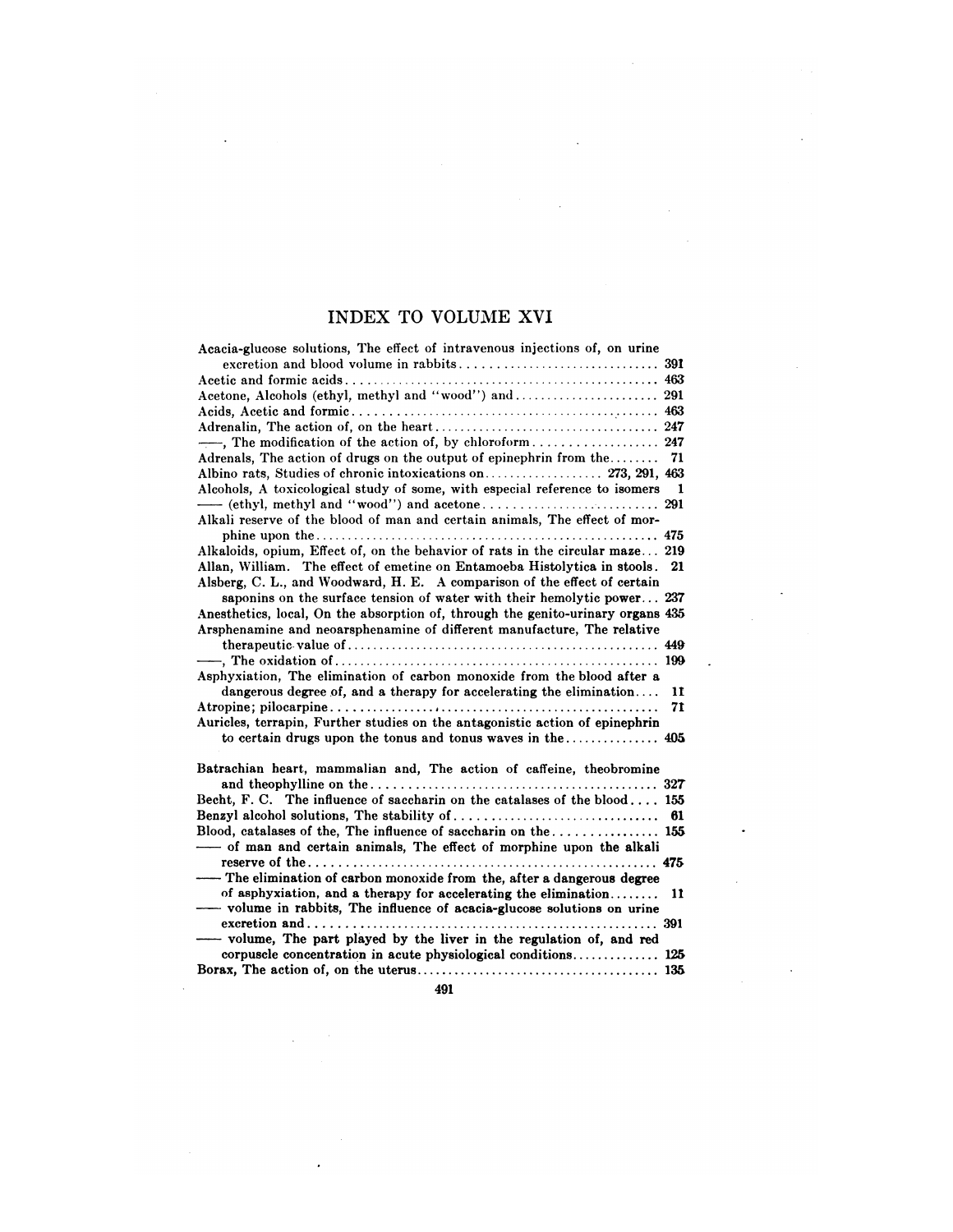$\sim$ 

 $\sim 10$ 

 $\hat{\mathcal{L}}$ 

 $\sim 10^{-10}$  $\bar{z}$ 

| Caffeine, theobromine and theophylline, The action of, on the mammalian              |     |
|--------------------------------------------------------------------------------------|-----|
|                                                                                      |     |
| Carbon monoxide, The elimination of, from the blood after a dangerous                |     |
| degree of asphyxiation, and a therapy for accelerating the elimination               | 11  |
|                                                                                      | 39  |
| -volatile oils, The effect of, on the muscular movements of the intestine 311        |     |
|                                                                                      |     |
| Cervical sympathetic neuromuscular mechanisms. A study of the action of              |     |
|                                                                                      |     |
|                                                                                      |     |
| Chlorides, urea and creatinine, The influence of diuresis on the elimination         |     |
|                                                                                      |     |
| Chloroform, The modification of the action of adrenal in by 247                      |     |
|                                                                                      |     |
| Circular maze, Effect of opium alkaloids on the behavior of rats in the 219          |     |
| Clark, A. J. Absorption from the peritoneal cavity 415                               |     |
| Clotting efficiency, The, of thromboplastic agents: A reply                          | 35  |
| Cocaine, A study of the action of on the splanchnic and cervical sympa-              |     |
|                                                                                      |     |
| Cotton seed and some of its products, Comparative studies on the physio-             |     |
|                                                                                      |     |
| Creatinine, urea and chlorides, The influence of diuresis on the elimination of 141  |     |
|                                                                                      |     |
| Dichloroethyl sulfide, The toxicity and skin irritant effect of certain deriva-      |     |
|                                                                                      |     |
| Diuresis, The influence of, on the elimination of urea, creatinine and chlorides 141 |     |
| Drugs, Further studies on the antagonistic action of epinephrin to certain,          |     |
|                                                                                      |     |
| $\rightarrow$ , The action of, on the output of epinephrin from the adrenal          | 71  |
|                                                                                      |     |
| Emetine, The effect of, on Entamoeba Histolytica in stools                           | 21  |
| "Emmenagogue oils," The action of the, on the human uterus                           | 485 |
| <b>Entamoeba Histolytica in stools, The effect of emetine on</b>                     | 21  |
| Epinephrin from the adrenals, The action of drugs on the output of                   | 71  |
| -, Further studies on the antagonistic action of, to certain drugs upon the          |     |
|                                                                                      |     |
|                                                                                      |     |
| Formic acids, Acetic and studies of chronic intoxications on albino rats. III 463    |     |
|                                                                                      |     |
|                                                                                      |     |
| Genito-urinary organs, On the absorption of local anesthetics through the. $435$     |     |
| Gauss, Harry. The effect of morphine upon the alkali reserve of the blood            |     |
|                                                                                      |     |
| Gruber, Charles M. V. Further studies on the antagonistic action of epine-           |     |
| phrin to certain drugs upon the tonus and tonus waves in the terrapin                |     |
|                                                                                      |     |
|                                                                                      |     |
| ---. The action of the "emmenagogue oils" on the human uterus 485                    |     |
|                                                                                      | 39  |
|                                                                                      |     |

 $\bar{\mathcal{A}}$ 

 $\bar{\gamma}$ 

 $\ddot{\phantom{a}}$ 

 $\ddot{\phantom{a}}$ 

 $\bar{\mathcal{A}}$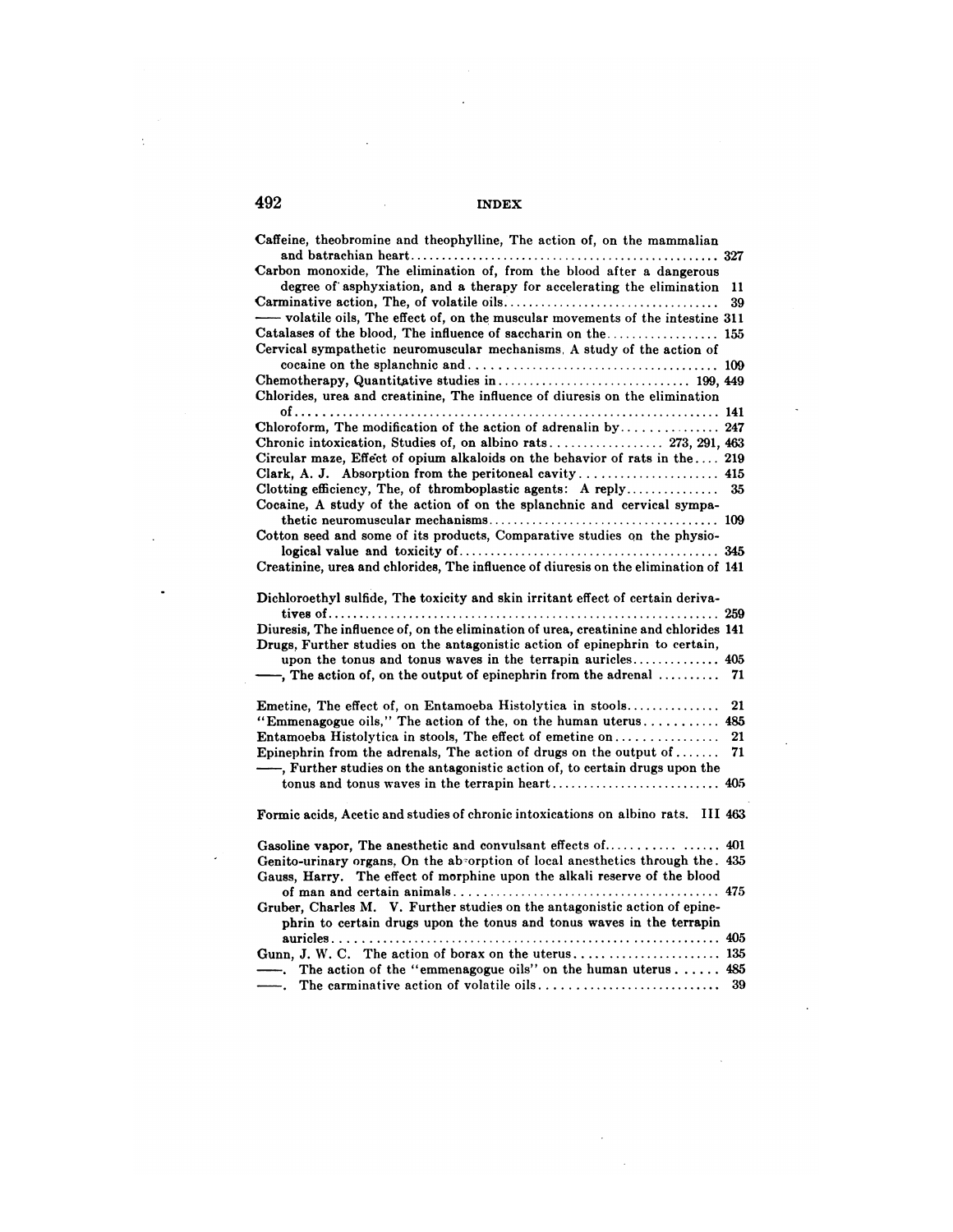$\sim$ 

 $\sim 10^{11}$ 

 $\sim$   $\sim$ 

 $\mathbb{R}^2$ 

| Haggard, Howard W. The anesthetic and convulsant effects of gasoline                                                                        |    |
|---------------------------------------------------------------------------------------------------------------------------------------------|----|
| -, and Henderson, Yandell. The elimination of carbon monoxide from<br>the blood after a dangerous degree of asphyxiation, and a therapy for |    |
|                                                                                                                                             | 11 |
| Hanzlik, Paul J. The clotting efficiency of thromboplastic agents: A reply                                                                  | 35 |
| Heart, mammalian and batrachian, The action of caffeine, theobromine and                                                                    |    |
|                                                                                                                                             |    |
| Heathcote, Reginald St. A. The action of caffeine, theobromine and theo-                                                                    |    |
|                                                                                                                                             |    |
| Hemolytic power, A comparison of the effect of certain saponins on the                                                                      |    |
|                                                                                                                                             |    |
| Heinekamp, W. J. R. The action of adrenalin on the heart. III. The modi-                                                                    |    |
|                                                                                                                                             |    |
| Henderson, Yandell, and Haggard, Howard W. The elimination of carbon                                                                        |    |
| monoxide from the blood after a dangerous degree of asphyxiation, and                                                                       |    |
| 11                                                                                                                                          |    |
| Human uterus, The action of the "emmenagogue oils" on the 485                                                                               |    |
|                                                                                                                                             |    |
| Intestine, muscular movements of the, The effect of carminative volatile oils                                                               |    |
| Intoxications, chronic, Studies of, on albino rats 273, 291, 463                                                                            |    |
| Isomers, A toxicological study of some alcohols, with especial reference to                                                                 | 1  |
|                                                                                                                                             |    |
| Lamson, Paul D. The part played by the liver in the regulation of blood                                                                     |    |
| volume and red corpuscle concentration in acute physiological conditions 125                                                                |    |
| Liver, The part played by the, in the regulation of blood volume and red                                                                    |    |
|                                                                                                                                             |    |
| Local anesthetics, On the absorption of, through the genito-urinary organs 435                                                              |    |
| Macht, David I. A toxicological study of some alcohols, with especial ref-                                                                  |    |
|                                                                                                                                             | 1  |
| On the absorption of local anesthetics through the genito-urinary                                                                           |    |
|                                                                                                                                             |    |
| -and Mora, C. F. Effect of opium alkaloids on the behavior of rats in                                                                       |    |
|                                                                                                                                             |    |
| - and Shohl, Alfred T. The stability of benzyl alcohol solutions<br>61                                                                      |    |
| Macy, Icie G., and Mendel, Lafayette B. Comparative studies on the                                                                          |    |
| physiological value and toxicity of cotton seed and some of its products 345                                                                |    |
| Mammalian and batrachian heart, The action of caffeine, theobromine and                                                                     |    |
|                                                                                                                                             |    |
| Man and certain animals, The effect of morphine upon the alkali reserve of                                                                  |    |
|                                                                                                                                             |    |
| Marshall, E. K., Jr. The influence of diuresis on the elimination of urea,                                                                  |    |
|                                                                                                                                             |    |
| - and Williams, John W. The toxicity and skin irritant effect of certain                                                                    |    |
| Mattill, P. M., Mayer, Katherine, and Sauer, L. W. The influence of intra-                                                                  |    |
| venous injections of acacia-glucose solutions on urine excretion and                                                                        |    |
|                                                                                                                                             |    |
|                                                                                                                                             |    |

 $\sim 40\,$  km  $^{-1}$ 

 $\ddot{\phantom{a}}$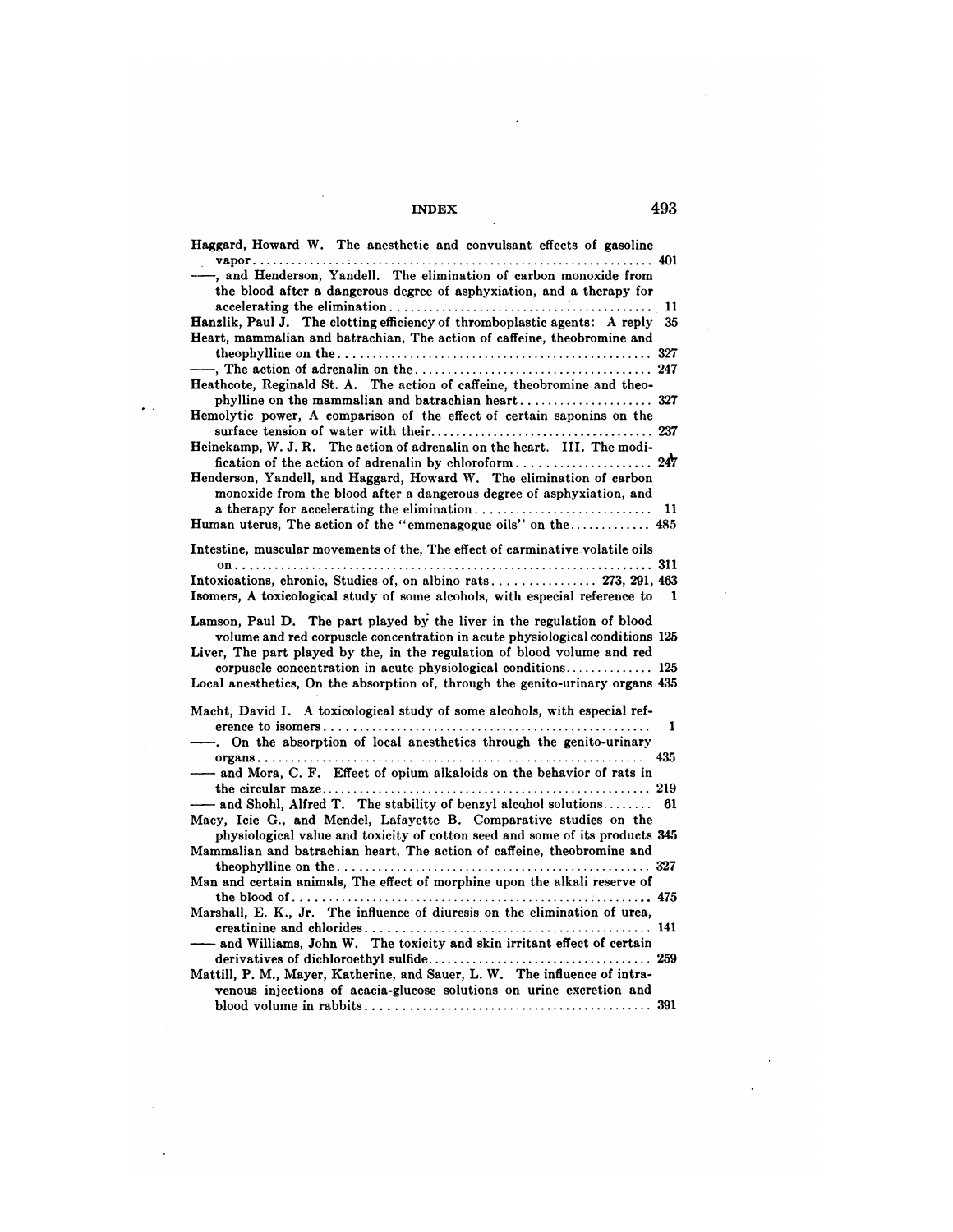| Mayer, Katherine, Mattill, P. M., and Sauer, L. W. The influence of intra-<br>venous injections of acacia-glucose solutions on urine excretion and |    |
|----------------------------------------------------------------------------------------------------------------------------------------------------|----|
| Maze, circular, Effect of opium alkaloids on the behavior of rats in the 219                                                                       |    |
| Mendel, Lafayette B., and Macy, Icie G. Comparative studies on the<br>physiological value and toxicity of cotton seed and some of its products 345 |    |
| Mora, C. F., and Macht, D. I. Effect of opium alkaloids on the behavior of                                                                         |    |
| Morphine, The effect of, upon the alkali reserve of the blood of man and                                                                           |    |
| Muscular movements of the intestine, The effect of carminative volatile oils                                                                       |    |
| Neoarsphenamine of different manufacture, The relative therapeutic value                                                                           |    |
| Neuromuscular mechanisms, splanchnic and cervical sympathetic, A study                                                                             |    |
|                                                                                                                                                    |    |
| Oils, carminative volatile, The effect of, on the muscular movements of the                                                                        |    |
|                                                                                                                                                    |    |
|                                                                                                                                                    |    |
|                                                                                                                                                    | 39 |
| Opium alkaloids, Effect of, on the behavior of rats in the circular maze 219                                                                       |    |
| Physiological value and toxicity of cotton seed and some of its products,                                                                          |    |
|                                                                                                                                                    |    |
| Plant, O. H. The effect of carminative volatile oils on the muscular move-                                                                         | 71 |
| Proteins, The influence of reaction on the precipitation of, by tannin                                                                             | 49 |
|                                                                                                                                                    |    |
| Rabbits, urine excretion and blood volume in, The influence of intravenous                                                                         |    |
|                                                                                                                                                    |    |
| Rats, albino, Studies of chronic intoxications on 273, 291, 463<br>- in the circular maze, Effect of opium alkaloids on the behavior of 219        |    |
| Red corpuscle concentration in acute physiological conditions, The part<br>played by the liver in the regulation of blood volume and 125           |    |
| Rogoff, J. M., and Stewart, G. N. The action of drugs on the output of<br>epinephrin from the adrenals. VI. Atropine; pilocarpine                  | 71 |
|                                                                                                                                                    |    |
| Saccharin, The influence of, on the catalases of the blood 155<br>Saponins, A comparison of the effect of certain, on the surface tension of water |    |
|                                                                                                                                                    |    |

 $\ddot{\phantom{a}}$ 

 $\hat{\boldsymbol{\theta}}$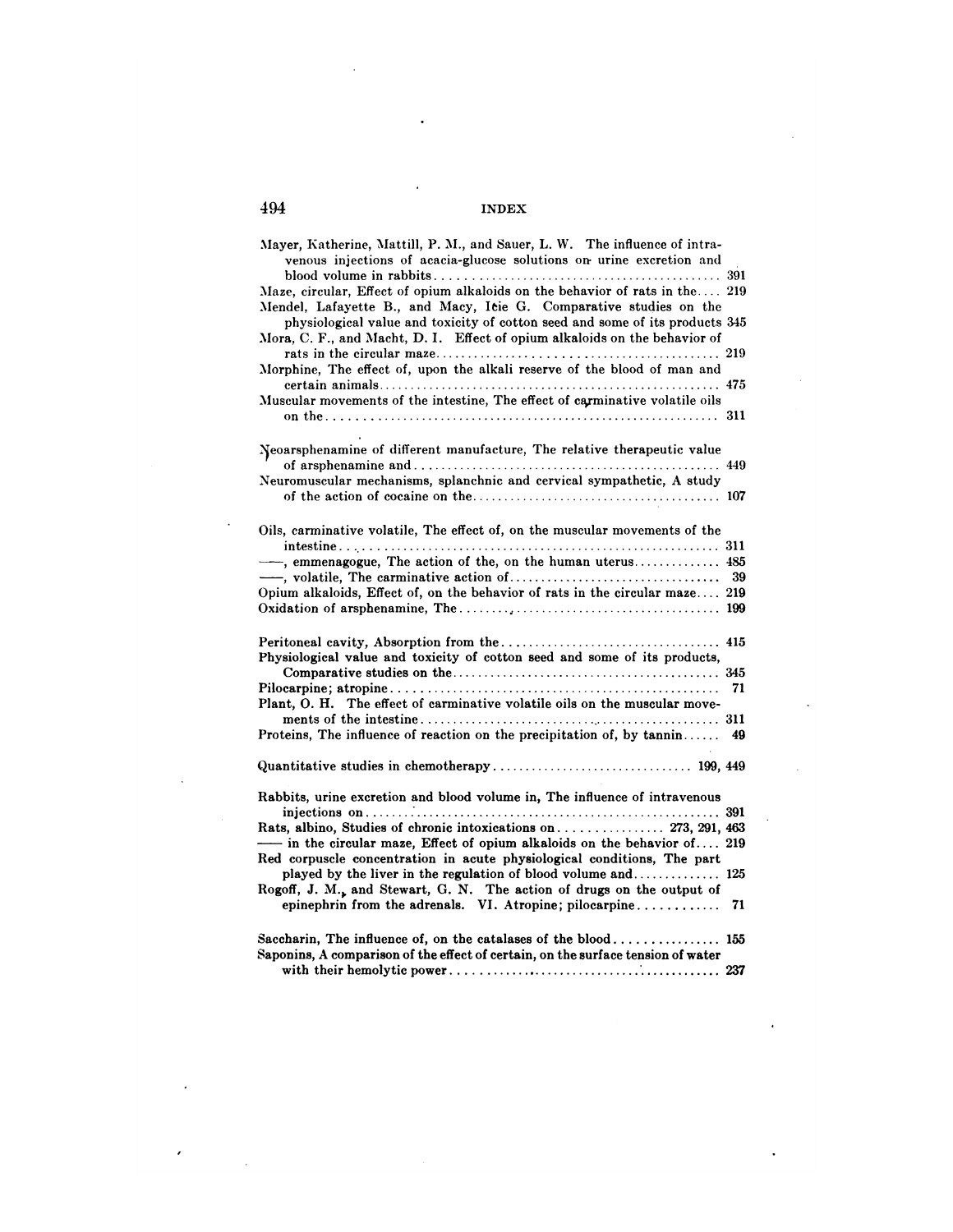| Sauer, L. W., Mattill, P. M., and Mayer, Katherine. The influence of intra-<br>venous injections of acacia-glucose solutions on urine excretion and   |    |
|-------------------------------------------------------------------------------------------------------------------------------------------------------|----|
|                                                                                                                                                       |    |
| Schettler, O. H., Sollmann, Torald, and Wetzel, N. C. Studies of chronic<br>intoxications on albino rats. I. Organization of the investigations 273   |    |
| Shohl, Alfred T., and Macht, David I. The stability of benzyl alcohol                                                                                 |    |
| Skin irritant effect, The toxicity and, of certain derivatives of dichloroethyl                                                                       | 61 |
|                                                                                                                                                       |    |
| Smith, Homer W., and Voegtlin, Carl. Quantitative studies in chemo-                                                                                   |    |
| -- and Voegtlin, Carl. Quantitative studies in chemotherapy. IV. The<br>relative therapeutic value of arsphenamine and neoarsphenamine of             |    |
|                                                                                                                                                       |    |
| Sollmann, Torald. Studies of chronic intoxications on albino rats. II.                                                                                |    |
| Studies of chronic intoxications on albino rats. III. Acetic and for-                                                                                 |    |
|                                                                                                                                                       |    |
| -. The influence of reaction on the precipitation of proteins by tannin<br>----, Schettler, O. H., and Wetzel, N. C. Studies of chronic intoxications | 49 |
| on albino rats. I. Organization of the investigations 273                                                                                             |    |
| Splanchnic and cervical sympathetic neuromuscular mechanisms, A study                                                                                 |    |
| Stewart, G. N., and Rogoff, J. M. The action of drugs on the output of epine-                                                                         |    |
| phrin from the adrenals. VI. Atropine; pilocarpine                                                                                                    | 71 |
| Surface tension of water, A comparison of the effect of certain saponins on                                                                           |    |
|                                                                                                                                                       |    |
| Tannin, The influence of reaction on the precipitation of proteins by<br>Tatum, Arthur L. A study of the action of cocaine on the splanchnic and      | 49 |
| cervical sympathetic neuromuscular mechanisms 109                                                                                                     |    |
| Terrapin auricles, Further studies on the antagonistic action of epinephrin                                                                           |    |
|                                                                                                                                                       |    |
| Theobromine, caffeine and theophylline, The action of, on the mammalian                                                                               |    |
| Theophylline, caffeine, theobromine and, The action of, on the mammalian                                                                              |    |
|                                                                                                                                                       |    |
| Thromboplastic agents, The clotting efficiency of: A reply                                                                                            | 35 |
| Tonus and tonus waves in the terrapin heart, Further studies on the antag-                                                                            |    |
|                                                                                                                                                       |    |
| Toxicity of cotton seed, physiological value and, Comparative studies on the,                                                                         |    |
| -, The, and skin irritant effect of certain derivatives of dichloroethyl                                                                              |    |
|                                                                                                                                                       |    |
| Toxicological study, A, of some alcohols, with especial reference to isomers                                                                          | 1  |
| Urea, creatinine and chlorides, The influence of diuresis on the elimination                                                                          |    |
|                                                                                                                                                       |    |
| Urine excretion and blood volume in rabbits, The influence of intravenous                                                                             |    |
|                                                                                                                                                       |    |

 $\sim 10^7$ 

 $\epsilon = \frac{1}{2}$ 

 $\mathcal{A}^{\text{out}}$ 

 $\sim 10$ 

 $\ddot{\phantom{0}}$ 

 $\hat{\mathcal{A}}$ 

 $\bar{z}$ 

 $\mathcal{A}^{\mathcal{A}}$ 

 $\ddot{\phantom{a}}$ 

 $\ddot{\phantom{a}}$ 

 $\ddot{\phantom{a}}$